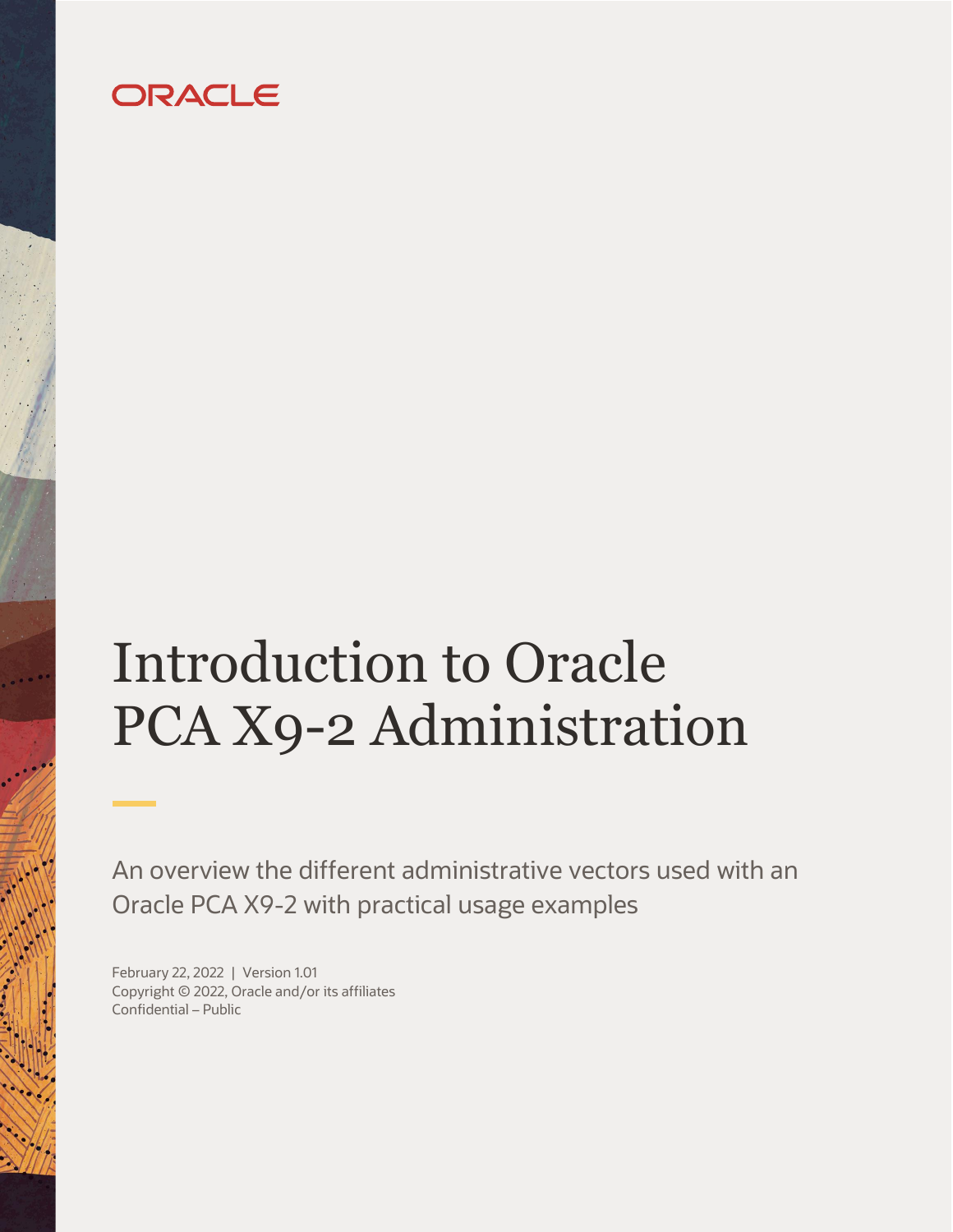#### <span id="page-1-1"></span>**PURPOSE STATEMENT**

<span id="page-1-0"></span>This document provides an overview of administrative features included in release 3.0.1 of the Oracle PCA X9-2. It is intended solely to help you assess the business benefits of using release 3.0.1 [of the Oracle PCA X9-2](#page-1-0) to plan your I.T. projects.

#### <span id="page-1-2"></span>**DISCLAIMER**

This document in any form, software or printed matter, contains proprietary information that is the exclusive property of Oracle. Your access to and use of this confidential material is subject to the terms and conditions of your Oracle software license and service agreement, which has been executed and with which you agree to comply. This document and information contained herein may not be disclosed, copied, reproduced or distributed to anyone outside Oracle without prior written consent of Oracle. This document is not part of your license agreement nor can it be incorporated into any contractual agreement with Oracle or its subsidiaries or affiliates.

This document is for informational purposes only and is intended solely to assist you in planning for the implementation and upgrade of the product features described. It is not a commitment to deliver any material, code, or functionality, and should not be relied upon in making purchasing decisions. The development, release, and timing of any features or functionality described in this document remains at the sole discretion of Oracle.

Due to the nature of the product architecture, it may not be possible to safely include all features described in this document without risking significant destabilization of the code.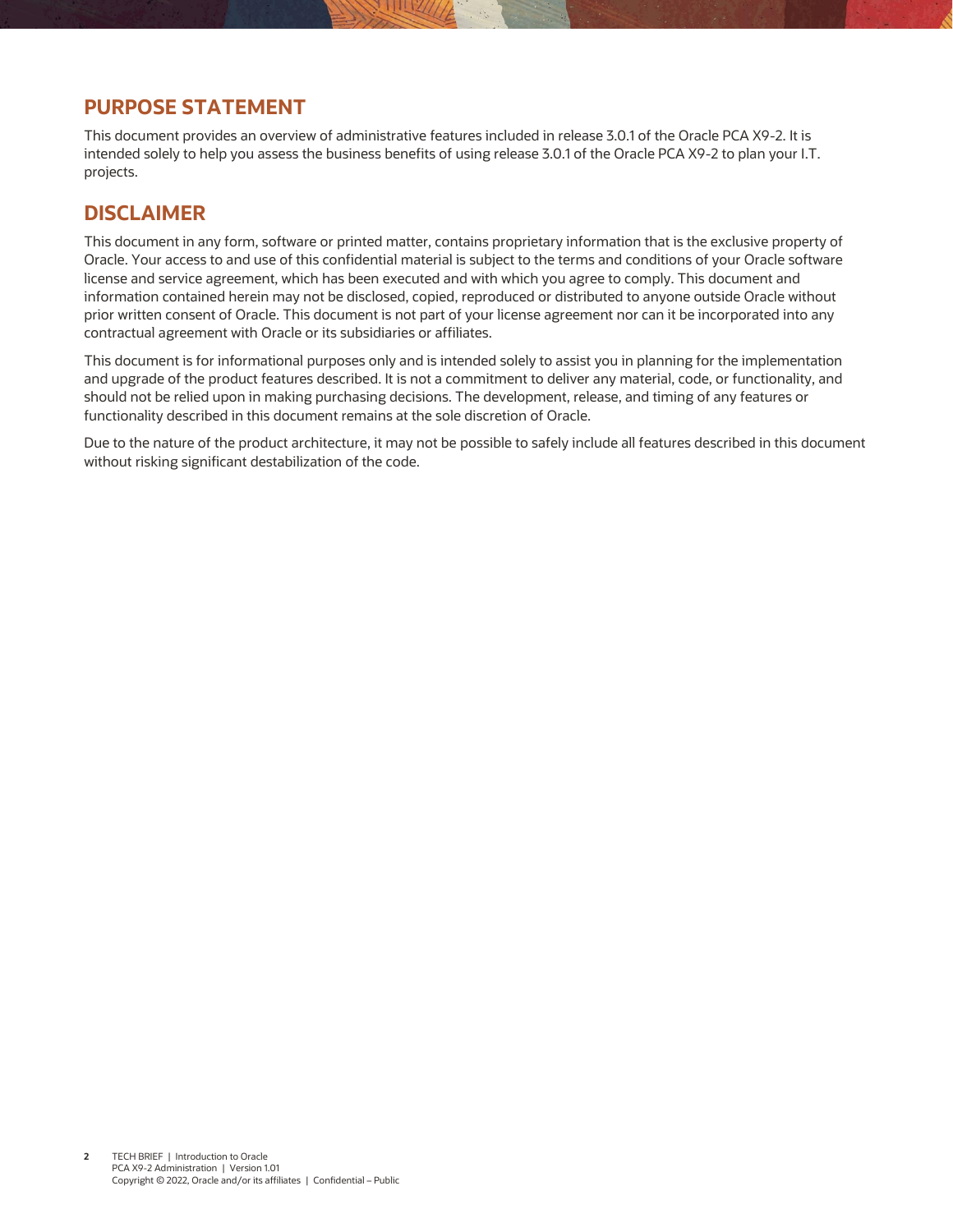# **TABLE OF CONTENTS**

| <b>Purpose Statement</b>                   | 2              |
|--------------------------------------------|----------------|
| <b>Disclaimer</b>                          | $\overline{2}$ |
| <b>Introduction</b>                        | 4              |
| <b>The Service CLI and Service Enclave</b> | 4              |
| The OCI CLI and Compute Enclave            | 5.             |
| <b>Next Steps</b>                          | 7              |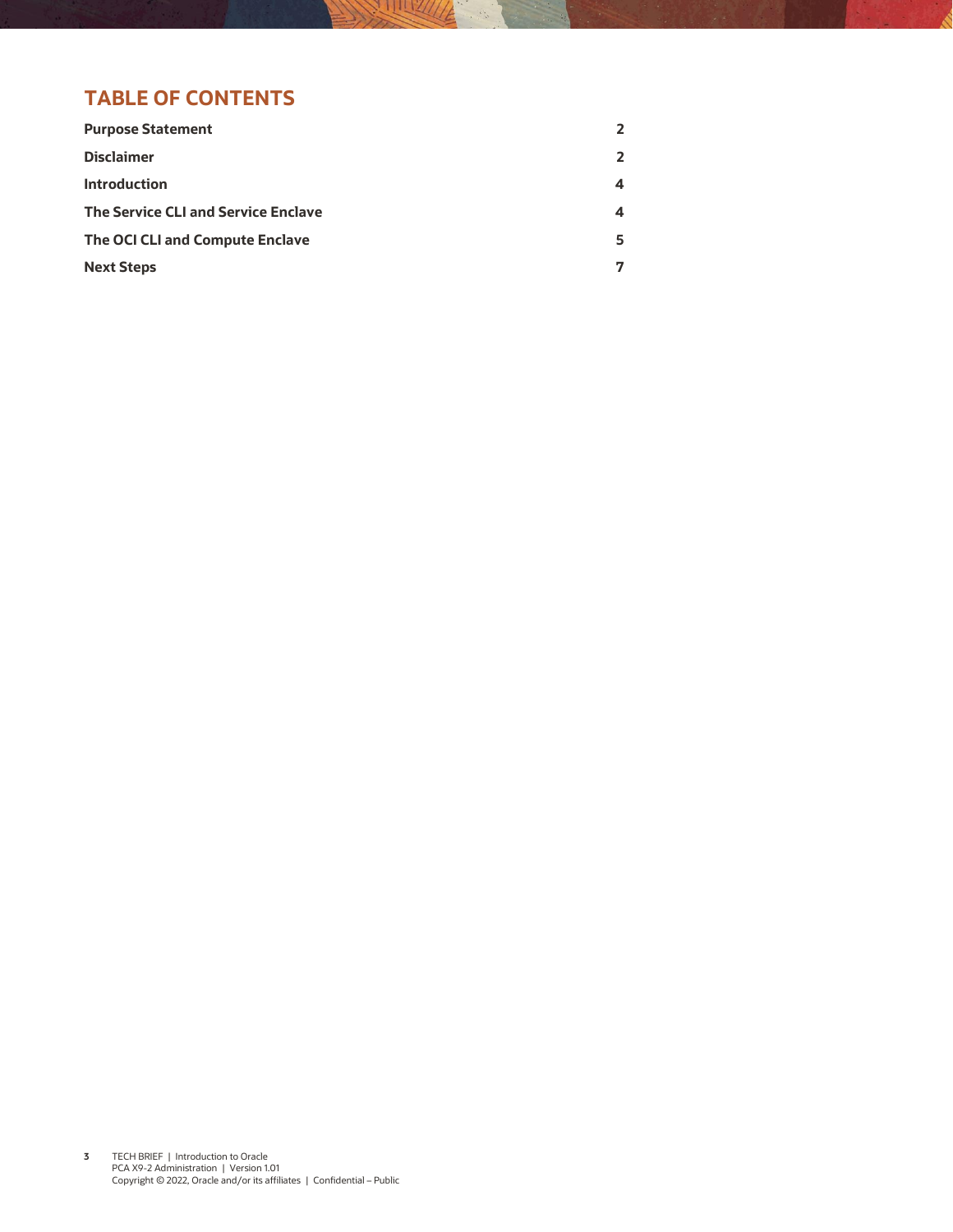#### <span id="page-3-0"></span>**INTRODUCTION**

The PCA X9-2 administrative experience is very different from previous generations of PCA. In fact, there is very little that has been carried over from the older platform. While it is completely new for the PCA product line - it is not something that is completely new for Oracle Cloud Infrastructure (OCI) users. This reflects one of the main goals that our developers had to create an on-premise product that looks and acts like our OCI products. If you are familiar with the OCI Console and the OCI CLI, then by default, you are already ahead of the curve and your experience with the PCA X9-2 will be a very easy transition.

However, since the PCA X9-2 is an on-premise solution and OCI is of course a cloud solution, there will be some fundamental things that users of the PCA X9-2 will be responsible for which users of OCI would never be responsible. For example, in OCI we have an operations team that maintains the hardware that the services run on. With an on-premise solution, that responsibility typically falls to the customer. To enable this, we have created two different and distinct control planes that a customer will operate. The first is the Compute Enclave, which corresponds to the interaction that OCI users have with the OCI Console and the OCI CLI. The second is the Service Enclave, which is the on-premises equivalent of the OCI operations team. This is where the hardware is maintained and cared for.



*Image 1: Enclave Overview*

## <span id="page-3-1"></span>**THE SERVICE CLI AND SERVICE ENCLAVE**

The Service Enclave consists of two parts - a CLI called the Service CLI as well as a graphical UI called the Service Enclave UI. Previously we mentioned that there is very little that has been carried over, and the Service CLI is one thing that has. The syntax used here vs the pca-admin utility in previous PCA generations is different, but a lot of the functionality you saw in the older pca-admin is still present in the new Serivice CLI.

To access the Service CLI, you need to ssh to one of the three management nodes in the PCA X9-2, using the admin account that was created during the installation of the system (see previous blog post on PCA X9-2 Site Prep and Installation). In addition to using that account, you will be ssh'ing to port 30006. For example:

\$ ssh admin@[mgmtVipHostname] -p 30006 Password authentication Password: PCA-ADMIN>

In this example, we have ssh'd to port 30006 on the PCA X9-2's management node VIP address using an account named "admin". The [mgmtVipHostname] value should be registered with your environment's DNS and should be exactly as specified during the system's Initial Setup. The Initial Setup steps are outlined in the Private Cloud Appliance Installation Guide for Release 3.0.1, section 5.2. Once you are at the PCA-ADMIN> prompt, you have several classes of commands that you can use, all of which are all documented here in Section 1.2 of the PCA X9-2 Administrator Guide for Release 3.0.1.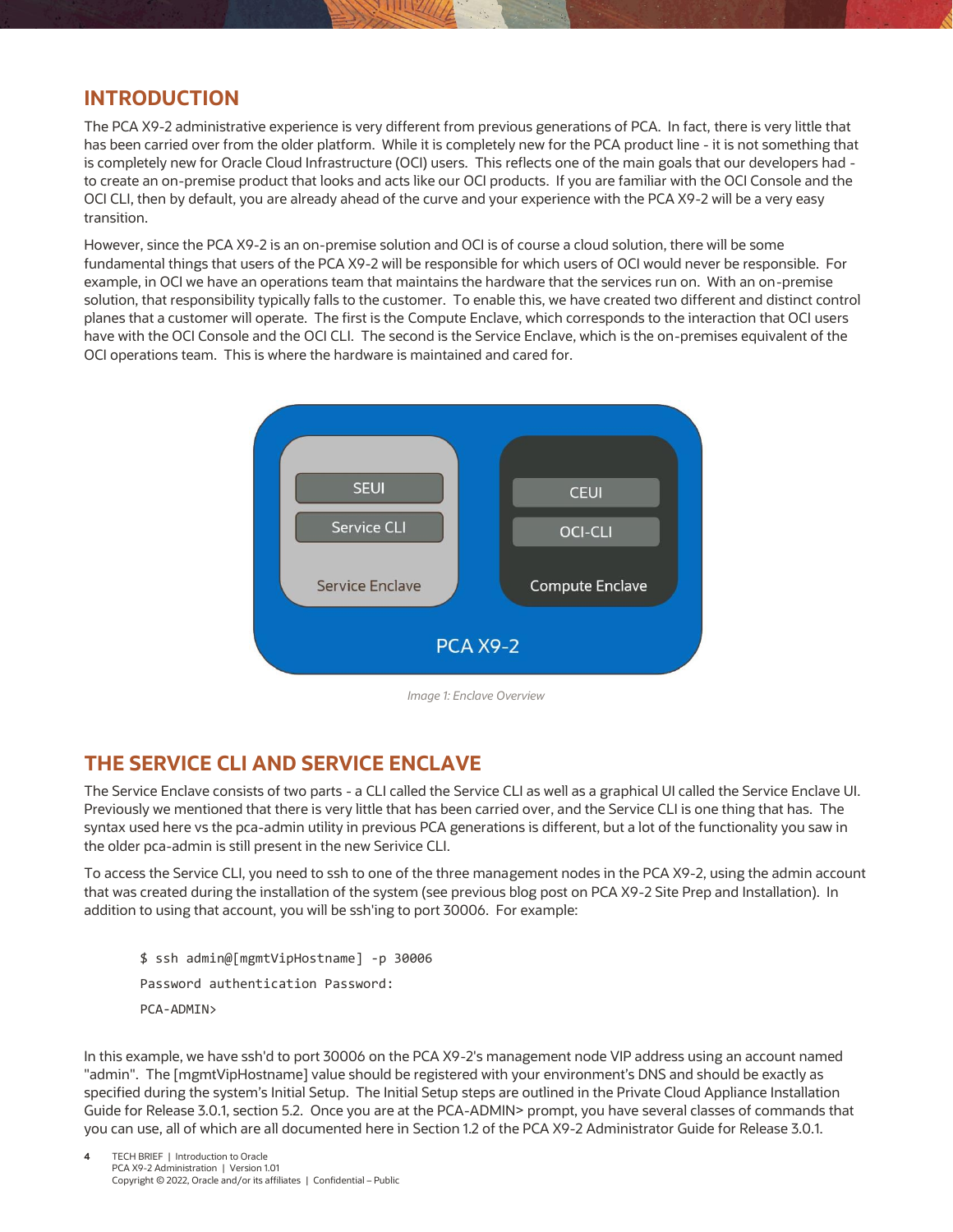To get to the Service Enclave UI (SEUI) you will use a supported browser to go to the following URL:

https://adminconsole.pcax9-2.example.com

In this example, "pcax9-2" is the system name you selected during system's Initial Setup, and "example.com" is the domain used in your internal network, which was also specified during the system's Initial Setup. Here you will enter the same credentials that you used for accessing the Service CLI, which were created during the installation of the system. Once in, you will be at the Service Enclave UI Dashboard.

| <b>ORACLE</b> Private Cloud Appliance<br>≡  |                                                                          | Realm<br><b>System Name</b><br>AK00661530<br>scasg01 | <b>Domain Name</b><br>us.oracle.com<br>Auto Reload<br>admin $\blacktriangledown$ |
|---------------------------------------------|--------------------------------------------------------------------------|------------------------------------------------------|----------------------------------------------------------------------------------|
| Dashboard                                   |                                                                          |                                                      |                                                                                  |
| <b>Quick Actions</b>                        |                                                                          |                                                      | <b>Observability &amp; Management</b>                                            |
| <b>Rack Units</b><br><b>List Rack Units</b> | <b>Tenancies</b><br><b>List Tenants</b>                                  | <b>Users</b><br><b>User Management</b>               | Monitoring<br>Open Console                                                       |
| 冨<br>Appliance<br><b>Appliance Details</b>  | <b>Network</b><br>ِ⊕<br>Environment<br><u>ଜ^ଜ</u><br>Network Environment | <b>Jobs</b><br><b>List Jobs</b>                      |                                                                                  |

*Image 2: The Oracle PCA X9-2 Service Enclave UI Dashboard*

In the Dashboard, you will see the most commonly used actions:

- **Rack Units** Used to see the hardware inventory of the rack and the status of each element
- **Tenancies** This is the list of Tenancies that have been created on the system
- **Users** These users have been created to administer the Service Enclave itself. Note that these are users not the same that exist in each of the Compute Enclave tenancies. Those are separate and maintained solely in the Compute Enclave
- **Appliance** These are the configured names of the appliance created during system installation
- **Network Environment** This section has the complete network configuration of the system
- **Jobs** This is a list of the last 50 jobs that ran in the Service Enclave, and details about each
- **Monitoring** Clicking here will open the system's Grafana dashboard, which can be directly accessed using https://grafana.pcax9-2.example.com (using the above naming example)

### <span id="page-4-0"></span>**THE OCI CLI AND COMPUTE ENCLAVE**

Since one of the fundamental design principles of the PCA X9-2 was to achieve API parity with OCI, most tools that were designed for OCI that utilize their API will also work with the PCA X9-2. This includes OCI's own CLI. Instead of creating a completely new CLI, it therefore made sense to re-use the OCI CLI that OCI has already developed. This benefits customers because any custom scripts that have been developed will also probably work with very little modification, if any at all.

Installing the OCI CLI is simple, and instructions for how to do so are in the Private Cloud Appliance User Guide for Release 3.0.1, section 1.2.2, found here:

[https://docs.oracle.com/en/engineered-systems/private-cloud-appliance/3.0/user-3.0.1/usr-comp-enclave.html#usr-cli](https://docs.oracle.com/en/engineered-systems/private-cloud-appliance/3.0/user-3.0.1/usr-comp-enclave.html#usr-cli-install)[install](https://docs.oracle.com/en/engineered-systems/private-cloud-appliance/3.0/user-3.0.1/usr-comp-enclave.html#usr-cli-install)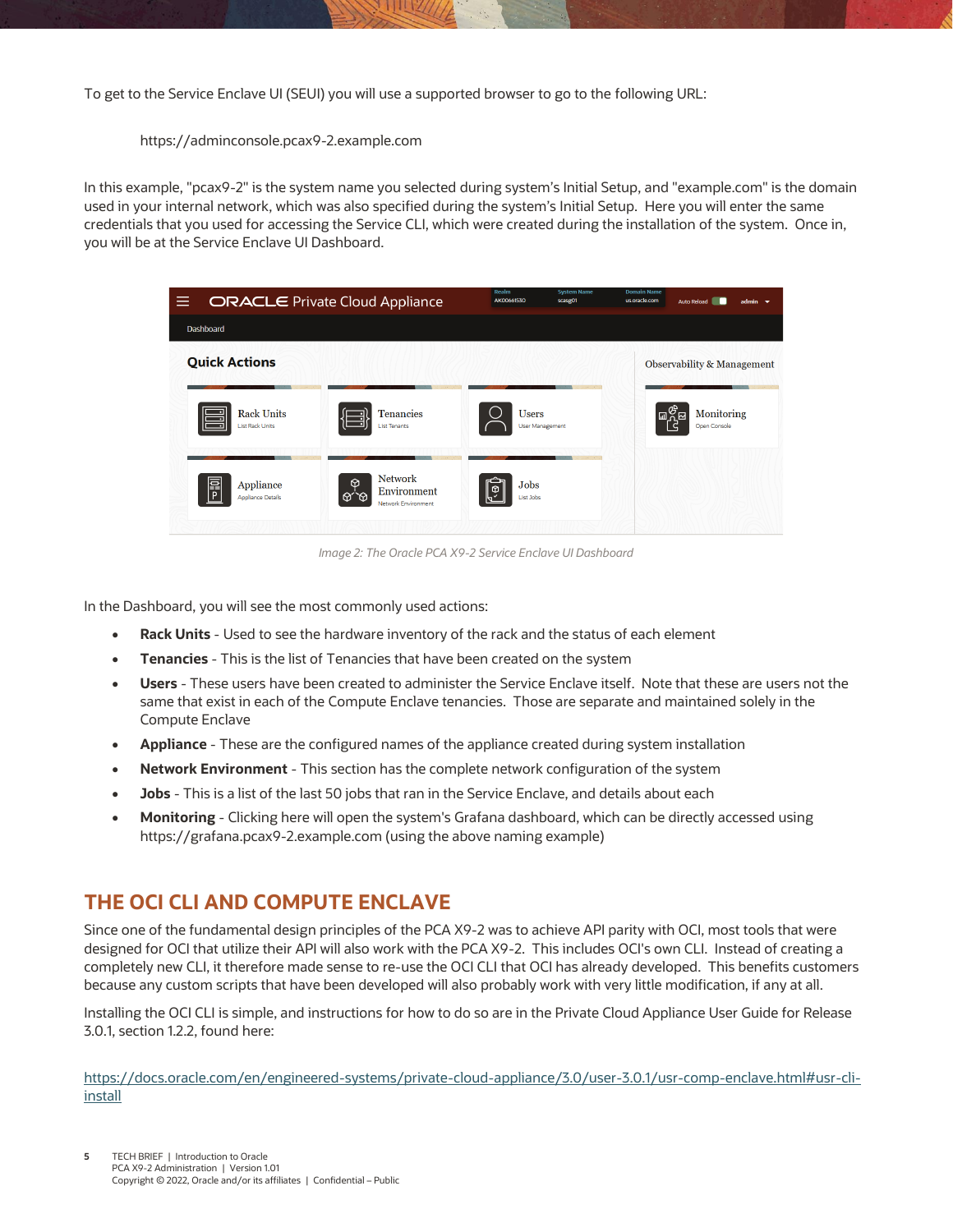Once installed, the process to create resources is identical to what is done when working in OCI. At a high level, the process of creating your first instance is as follows:

- Import an Image to use for the Instance
- Create a VCN
- Create a Subnet
- Launch the Instance using the imported image and subnet you just created

To use the Compute Enclave UI (CEUI) you will use a supported browser to go to the following URL, similar to what you did to access the SEUI:

https://console.pcax9-2.example.com

Once in, you will be at the Compute Enclave UI Dashboard:

| <b>E</b> ORACLE Private Cloud Appliance            | Auto Reload<br>Admin $\sim$                       |                                                          |  |
|----------------------------------------------------|---------------------------------------------------|----------------------------------------------------------|--|
| Dashboard                                          |                                                   |                                                          |  |
| <b>Quick Actions</b>                               |                                                   |                                                          |  |
| Compute<br>噩<br><b>VIEW INSTANCES</b>              | Compute<br>VIEW IMAGES                            | Networking<br>₩<br>VIEW VIRTUAL CLOUD<br><b>NETWORKS</b> |  |
| Compute<br>但<br>CREATE VIRTUAL MACHINE<br>INSTANCE | <b>Block Storage</b><br>- -<br>VIEW BLOCK VOLUMES | File Storage<br><b>VIEW FILE SYSTEMS</b>                 |  |
| <b>DNS Zones</b><br>⊛<br>MANAGE DNS                |                                                   |                                                          |  |

*Image 2: The Oracle PCA X9-2 Compute Enclave UI Dashboard*

As with the SEUI, you will initially land on the Dashboard with shortcuts to the following administrative items:

- **Compute/View Instances** View a list of instances defined in the tenancy, including their status and other details
- **Compute/View Images** Shows a list of images that have been imported into the system and their status
- **Networking/View VCNs** These are the VCNs that have been created on the system, including status, CIDR, and DNS information for each
- **Compute/Create VM Instance** Clicking on this launches you straight into the Instance Creation Wizard
- **Block Storage/View Block Volumes** Shows a list of all block volumes that have been created, along with their status, size, and if a backup policy has been created for them
- **File Storage/View File Systems** Like Block Volumes, shows a list of all file systems that have been created with their state, metered bytes, and other details
- **DNS Zones/Manage DNS** Presents a list of all Zones created on the system along with details of each

Many more administrative activities are available in the CEUI than what is listed in the above shortcuts. More information on each of them can be found in the PCA X9-2 User Guide for Release 3.0.1, found here:

<https://docs.oracle.com/en/engineered-systems/private-cloud-appliance/>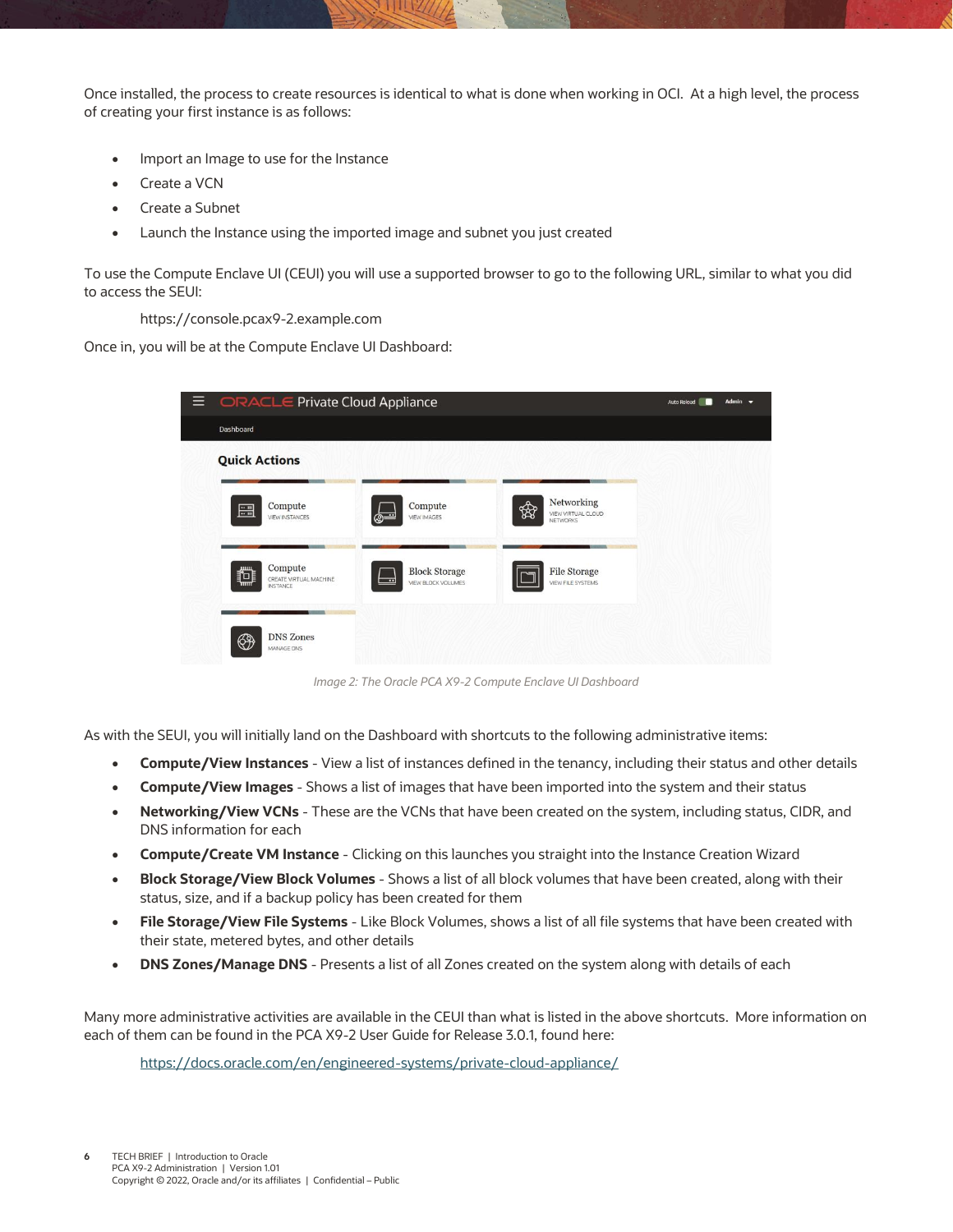#### <span id="page-6-0"></span>**NEXT STEPS**

Now that you have an overview of the ways you can manage the PCA X9-2 appliance, you can get more information on the details of system management from the Oracle Documentation Admin Guide for PCA X9-2 release 3.0.1, which is found here:

<https://docs.oracle.com/en/engineered-systems/private-cloud-appliance/3.0/admin-3.0.1/index.html>

Finally, be sure to refer to the PCA X9-2 Learning Library for new videos and tutorials on using the PCA X9-2. The Learning Library can be found here:

[https://apexapps.oracle.com/pls/apex/f?p=44785:141:7362546576406:::RP,141:P141\\_PAGE\\_ID,P141\\_SECTION\\_ID:573,3844](https://apexapps.oracle.com/pls/apex/f?p=44785:141:7362546576406:::RP,141:P141_PAGE_ID,P141_SECTION_ID:573,3844)